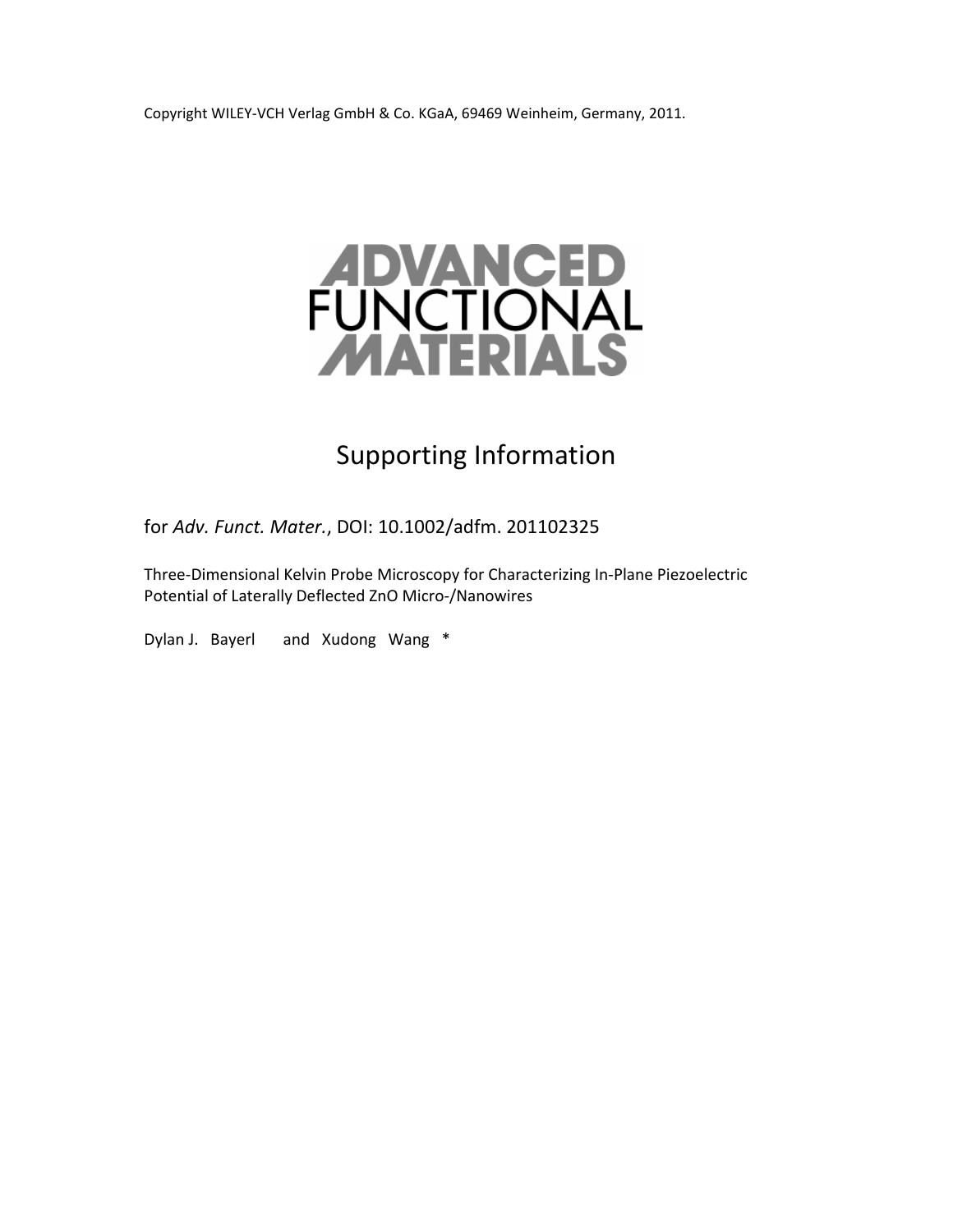**DOI: 10.1002/adfm.201102325** 

## **Supporting information**

## **Three-Dimensional Kelvin Probe Microscopy for Characterizing In-Plane Piezoelectric Potential of Laterally-Deflected ZnO Micro- /Nanowires**

By *Dylan J*. *Bayerl* and *Xudong Wang*\*

Mr. D.J. Bayerl, Prof. X.D. Wang Department of Materials Science and Engineering University of Wisconsin-Madison Madison, Wisconsin 53706 (USA)

Email: xudong@engr.wisc.edu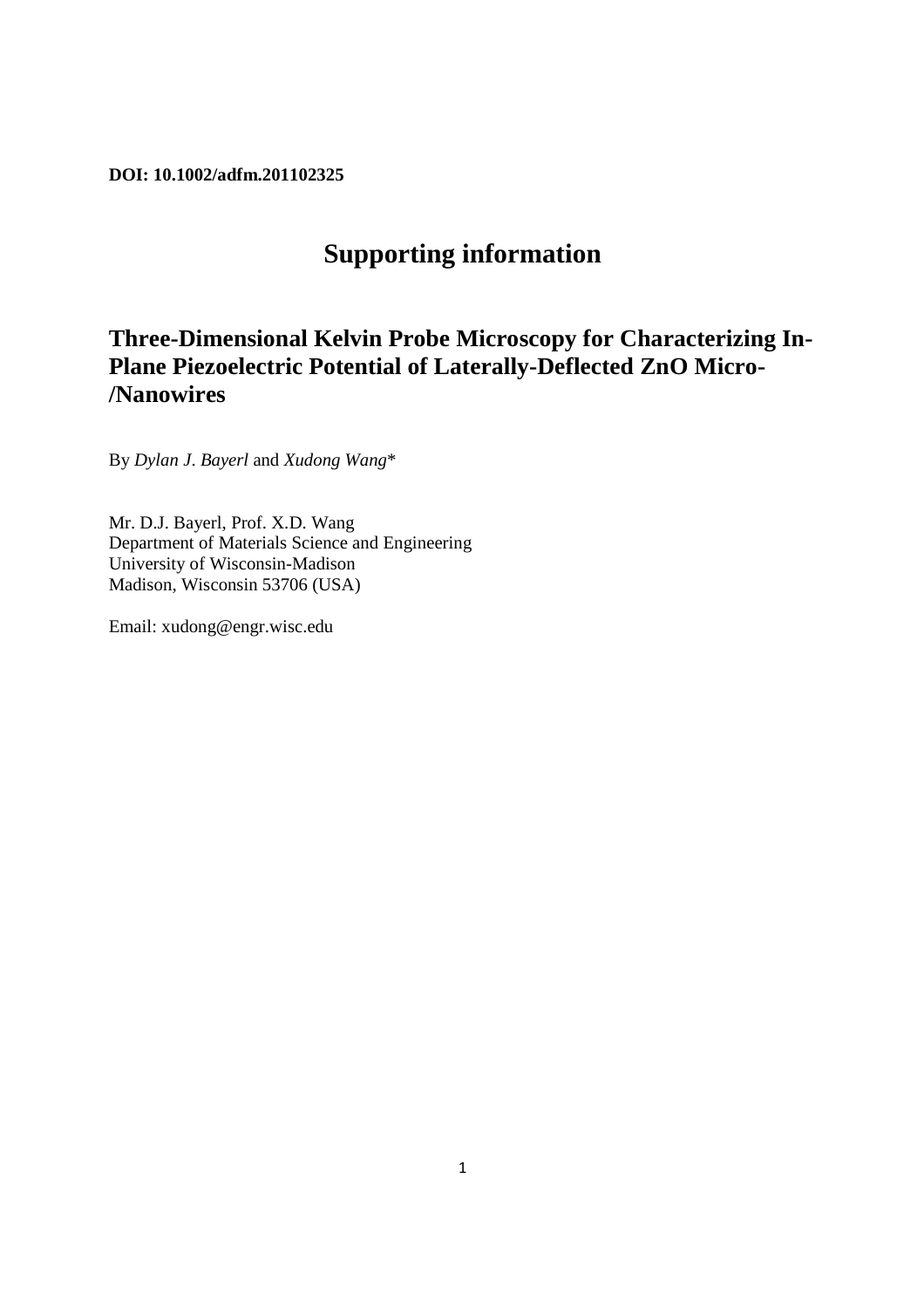

**Figure S1. Typical feedback loop tracking errors in SKPM**. **(a)** Topography image of ZnO NW with trace of the linescan plot (**below**) indicated. (**b)** Phase shift image showing negative spikes at NW edges indicating surface contact error. **(c)** and **(d)** Surface potential images scanning from left-to-right and right-to-left (respectively) showing feedback loop tracking errors in potential at NW edge. A pulse in potential appears on alternating sides of the NW depending on scan direction. The shape of the central peak also depends on scan direction with unknown error due to the tip contacting the NW, as indicated by spikes in the phase shift. All image dimensions are  $10x10$  mm<sup>2</sup>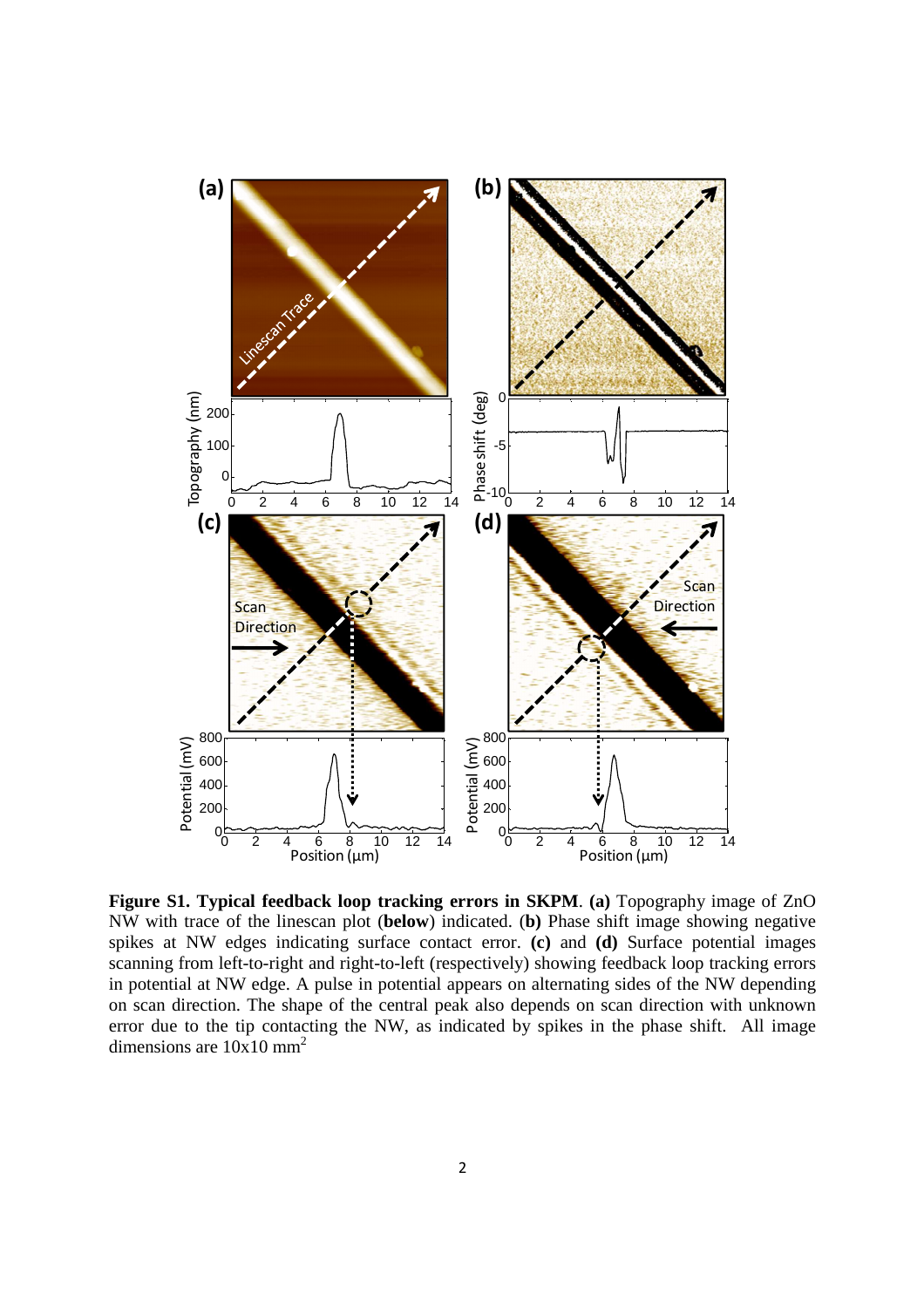

**Figure S2. Subtracting GaAs work function contribution from 3DKPM potential map**. **(a)** Analog of *Vs* map of Fig. 2c without GaAs work function contribution  $(c_{tip} - c_s)$  subtracted. The high *Vs* between Au electrodes (between 1.25 and 3.75 mm) is due to nonzero  $(c_{tip} - c_s)$  between GaAs and conductive AFM tip. **(b)** Spatial potential distribution *V(z)* between Au electrodes with zero bias applied to right-side Au electrode. Electrode potentials are equal and the majority *V(z)*  contribution is from  $G(z)(c_{tip} - c_s)$ . Superposition of electrostatic potential allows removal of  $G(z)(c_{tip} - c_s)$  from  $V(z)$  by subtraction of this zero-bias  $V(z)$  map, yielding  $V(z) = G(z)V_{abs}$ . Spatial potential distribution with 100 mV applied bias before **(c)** and after **(d)** subtraction of zero-bias  $V(z)$  map (**b**). Subtraction of zero-bias  $V(z)$  map from all  $V(z)$  constituting (**a**) yields the corrected *V*s map of Fig. 2c.